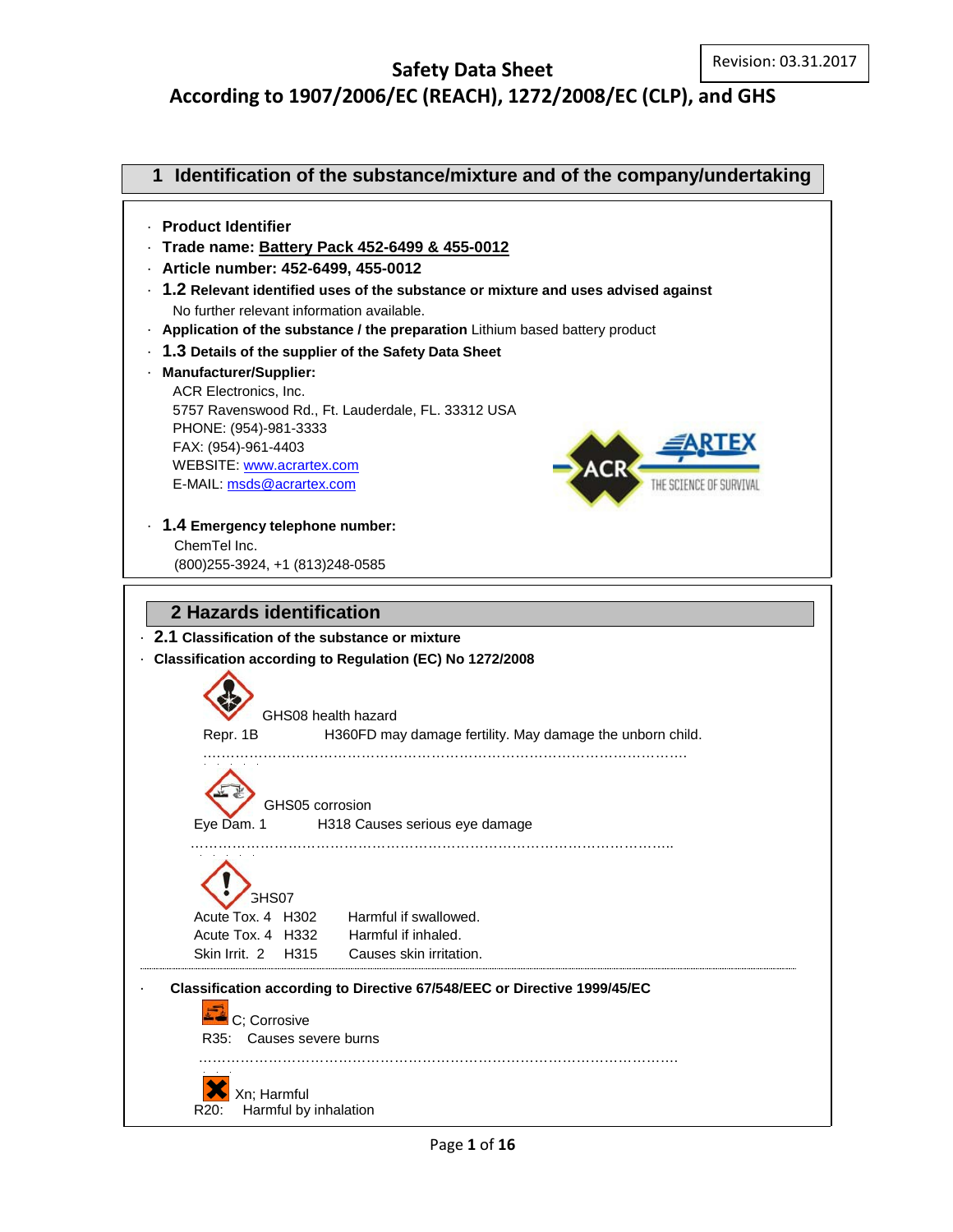# **According to 1907/2006/EC (REACH), 1272/2008/EC (CLP), and GHS**

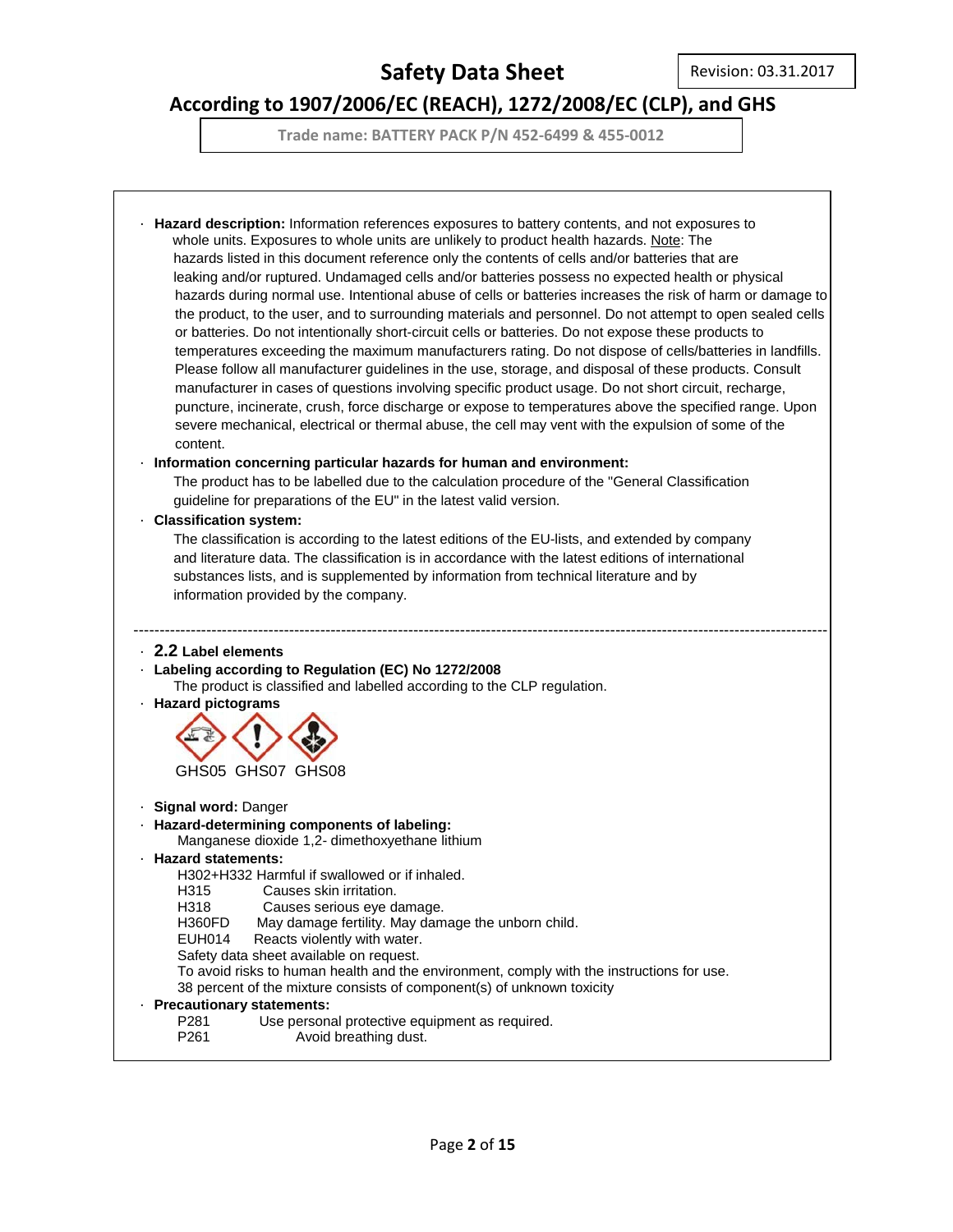## **According to 1907/2006/EC (REACH), 1272/2008/EC (CLP), and GHS**

**Trade name: BATTERY PACK P/N 452-6499 & 455-0012**



### **3 Composition/information on ingredients**

### · **3.2 Mixtures**

· **Description:** Mixture of substances listed below with nonhazardous additions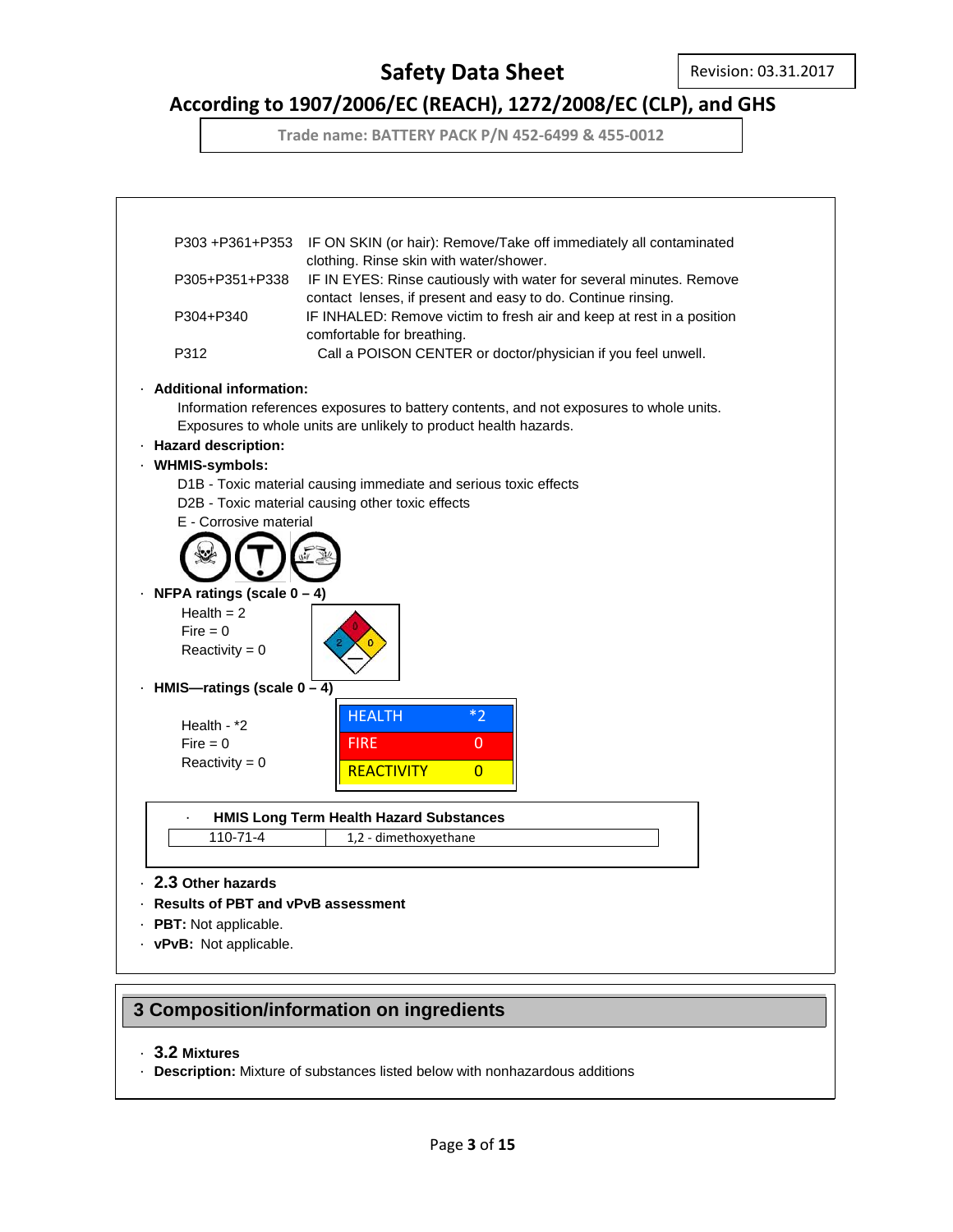# **According to 1907/2006/EC (REACH), 1272/2008/EC (CLP), and GHS**

**Trade name: BATTERY PACK P/N 452-6499 & 455-0012**

| <b>Dangerous Components:</b>                                      |                                                                                                                                                                                                              |         |
|-------------------------------------------------------------------|--------------------------------------------------------------------------------------------------------------------------------------------------------------------------------------------------------------|---------|
| CAS: 1313-13-9<br>EINECS: 215-202-6<br>Index number: 025-001-00-3 | manganese dioxide<br>Xn R20/22<br>$\langle \rangle$<br>Acute Tox. 4, H302; Acute Tox. 4, H332                                                                                                                | 25-50%  |
| CAS: 108-32-7<br>EINECS: 203-572-1<br>Index number: 607-194-00-1  | propylene carbonate<br>$X$ Xi R36<br>$\bigotimes$ Eye Irrit. 2, H319                                                                                                                                         | <10%    |
| CAS: 110-71-4<br>EINECS: 203-794-9<br>Index number: 603-031-00-3  | 1,2-dimethoxyethane<br><mark>≫</mark> T Repr. Cat. 2 R60-61; X Xn R20; <mark>♦</mark> F R11<br>R <sub>19</sub><br>Flam. Liq. 2, H225<br>Repr.n 1B, H360FD<br>$\leftrightarrow$ Acute Tox. 4, H332            | $<$ 10% |
| CAS: 109-99-9<br>EINECS: 203-726-8<br>Index number: 603-025-00-0  | Tetrahydrofuran<br>$X$ Xi R36/37; $\bullet$ F R11<br>R <sub>19</sub><br>Sig. 2, H225<br>Eye Irrt. 2, H319; STOT SE 3, H335                                                                                   | < 10%   |
| CAS: 7439-93-2<br>EINECS: 231-102-5<br>Index number: 003-001-00-4 | Lithium<br>$\mathbb{Z}_{\text{C R34}}$ $\bullet$ FR14/15<br>Water-react. 1, H260<br>$\leftrightarrow$ Skin corr. 1B, H314                                                                                    | < 10%   |
| CAS: 1333-86-4<br>EINECS: 215-609-9                               | Carbon black<br>Substance with a community workplace exposure limit.                                                                                                                                         | < 10%   |
| CAS: 7791-03-9<br>EINECS: 232-237-2                               | lithium perchlorate<br>$\bigotimes$ Xn R22; $\bigotimes$ Xi R36/37/38; $\bigotimes$ O R9<br>$\bigotimes$ Ox. Sol. 1, H271<br>Acute Tox. 4, H302; Skin Irrit. 2, H315;<br>Eye Irrit. 2, H319; STOT SE 3, H335 | < 10%   |

· **Additional information:** For the wording of the listed risk phrases refer to section 16.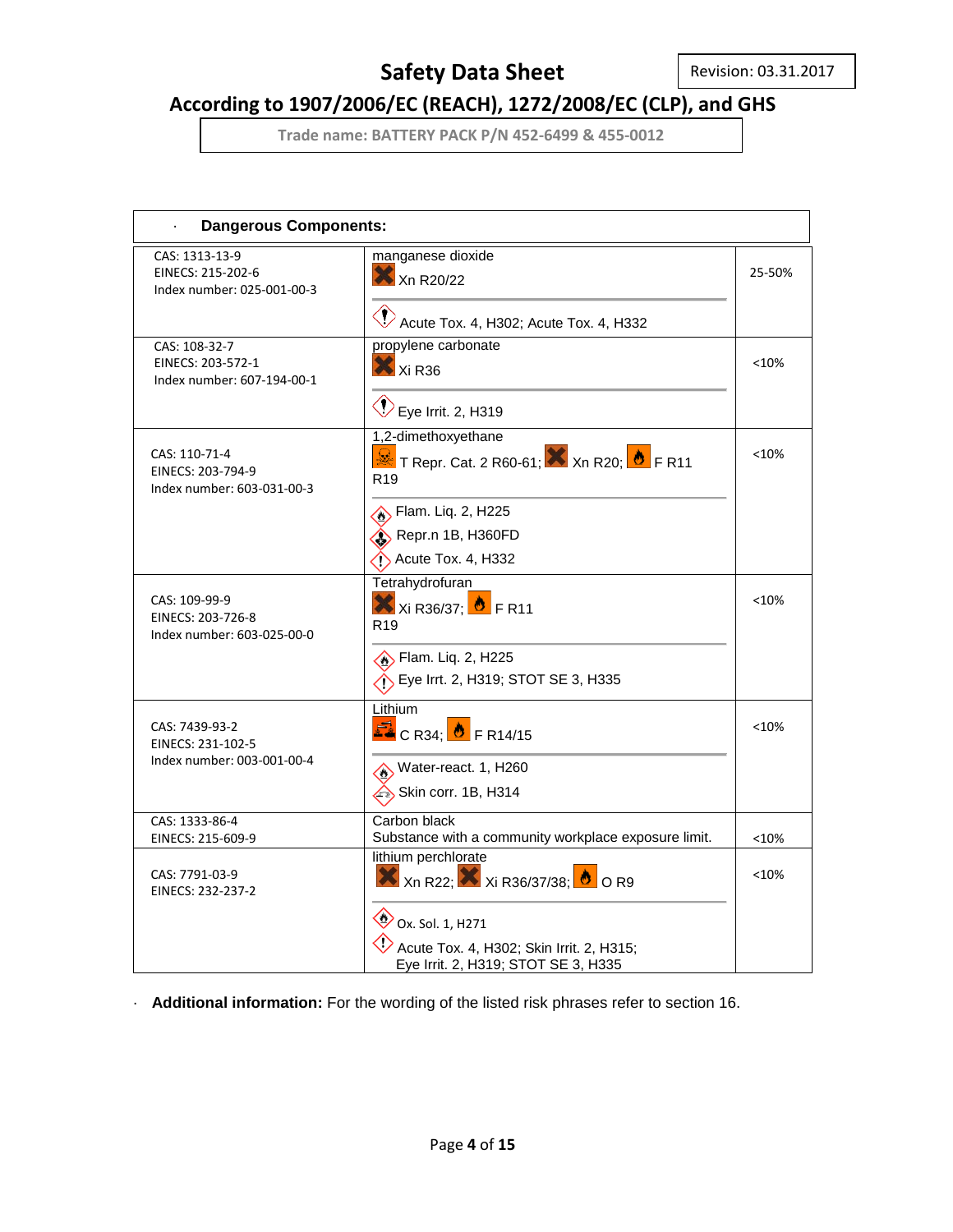# **According to 1907/2006/EC (REACH), 1272/2008/EC (CLP), and GHS**

**Trade name: BATTERY PACK P/N 452-6499 & 455-0012**

### **4 First aid measures** ·

· **4.1 Description of first aid measures**

### · **General information:**

The hazards listed below reference only the contents of cells and/or batteries that are leaking and/or ruptured, with the exception of ingestions. In the unlikely case where intact cells/batteries are ingested and then release contents, the treatment is the same as for ingestions of device contents. Seek immediate medical advice.

#### · **After inhalation:**

Unlikely route of exposure.

- Supply fresh air.
- Seek immediate medical advice.

In case of unconsciousness, place patient stably in side position for transportation

#### · **After kin contact:**

Immediately rinse with water. Do not pull solidified product off the skin. Seek immediate medical advice.

#### · **After eye contact:**

Unlikely route of exposure.

- Protect unharmed eye.
- Rinse opened eye for several minutes under running water.

Remove contact lenses if worn, if possible.

Rinse opened eye for several minutes under running water. Then consult a doctor.

### · **After swallowing:**

Rinse out mouth and then drink plenty of water. Do not induce vomiting; call for medical help immediately.

### · **4.2 Most important symptoms and effects, both acute and delayed**

Gastric or intestinal disorders Breathing difficulty Coughing Nausea Profuse sweating

### · **Hazards:**

Danger of gastric perforation. Danger of pulmonary oedema.

### · **4.3 indication of any immediate medical attention and special treatment needed**

Note to Physician: Published reports recommend removal from the esophagus be done endoscopically (under direct visualization). Batteries beyond the esophagus need not be retrieved unless there are signs of injury to the GI tract or a large diameter battery fails to pass the pylorus. If asymptomatic, follow-up xrays are necessary only to confirm the passage of larger batteries. Confirmation by stool inspection is preferable under most circumstances. For information on treatment, telephone (202) 625-3333 collect, day or night. Various corrosive, harmful or toxic substances is possible in certain cases. These substances may include lithium and/or fluoride salts; specific antidotes may be required in cases of ingestion for lithium salts and in cases of oral/dermal/inhalation contact with fluorides. If fluoride contact is suspected, calcium salts may be of value in treatment. Do not give ipecac.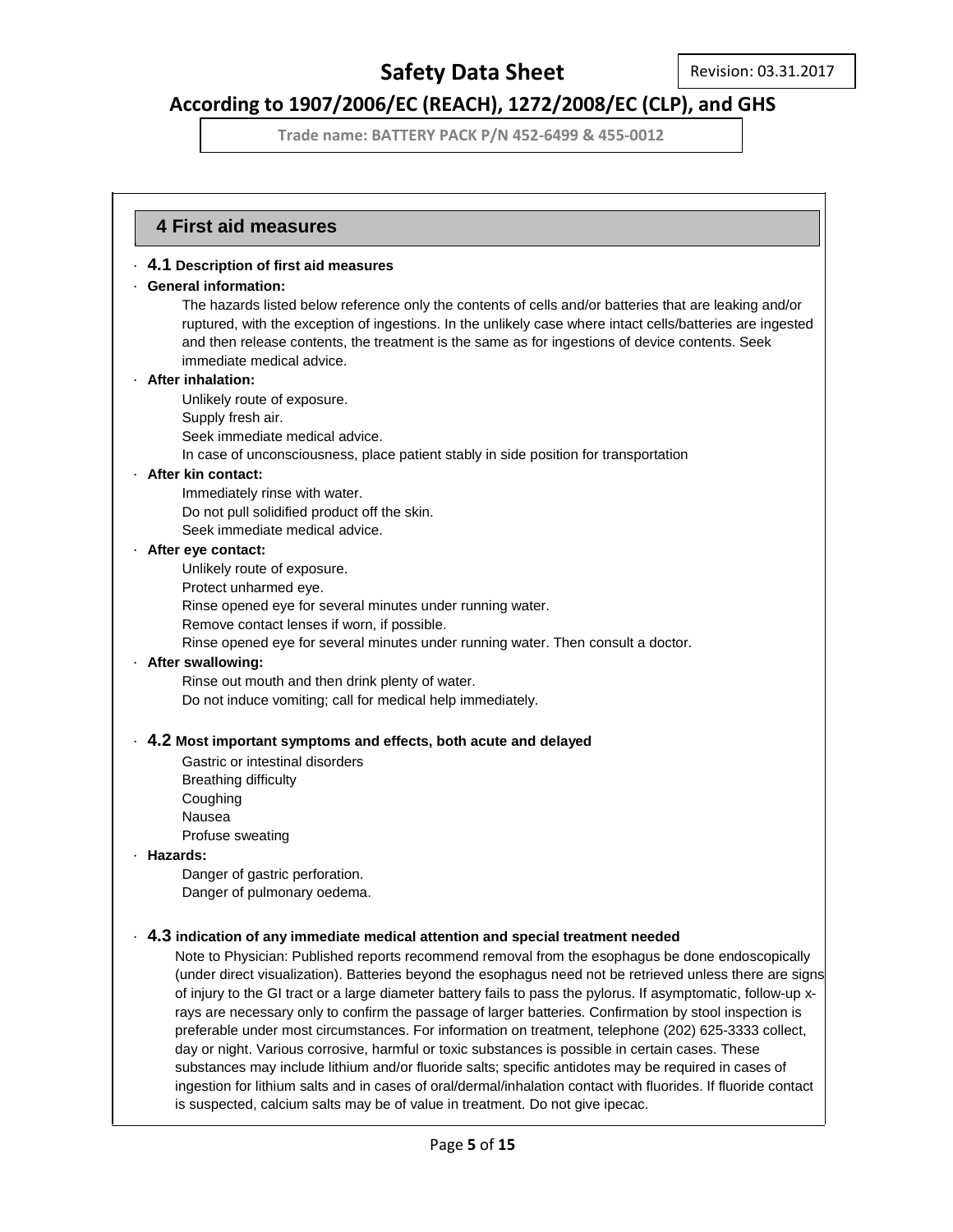## **According to 1907/2006/EC (REACH), 1272/2008/EC (CLP), and GHS**

**Trade name: BATTERY PACK P/N 452-6499 & 455-0012**

## **5 Firefighting measures 6 Accidental release measures** · **5.1 Extinguishing media** · **Suitable extinguishing agents:** Water in flooding quantities. Sand Dry sand Limestone powder Cement · **For safety reasons unsuitable extinguishing agents:** Water haze Carbon dioxide · **5.2 Special hazards arising from the substance or mixture** Formation of toxic gases is possible during heating or in case of fire. · **5.3 Advice for firefighters** · **Protective equipment:** Wear self-contained respiratory protective device. Wear fully protective suit. · **Additional information:** Cool endangered receptacles with water spray. · **6.1 Personal precautions, protective equipment and emergency procedures:** Use respiratory protective device against the effects of fumes/dust/aerosol. Wear protective equipment. Keep unprotected persons away. Product forms slippery surface when combined with water. Ensure adequate ventilation. · **6.2 Environment precautions:** Do not allow to enter sewers/ surface or ground water. · **6.3 Methods and material for containment and cleaning up:** Pick up mechanically. For small content spills, ventilate area and put on gloves and safety glasses. Large spills require special equipment and training to include the use of a respirator. For large spills involving many batteries, contact authorities. Ventilation recommended for spilled contents. Avoid release to the environment. If a spill is small, attempt to contain the leak by carefully transferring leaking battery to plastic bag. Add sodium bicarbonate (baking soda) powder to bag, seal, then place bag inside a second bag. Seal second bag and label appropriately; DO NOT DISCARD INTO HOUSEHOLD TRASH. Carefully neutralize remainder by applying sodium bicarbonate solution SLOWLY, and then allow to cool. Wipe up, then place in a SEPARATE container from the battery as the water will react with the battery contents.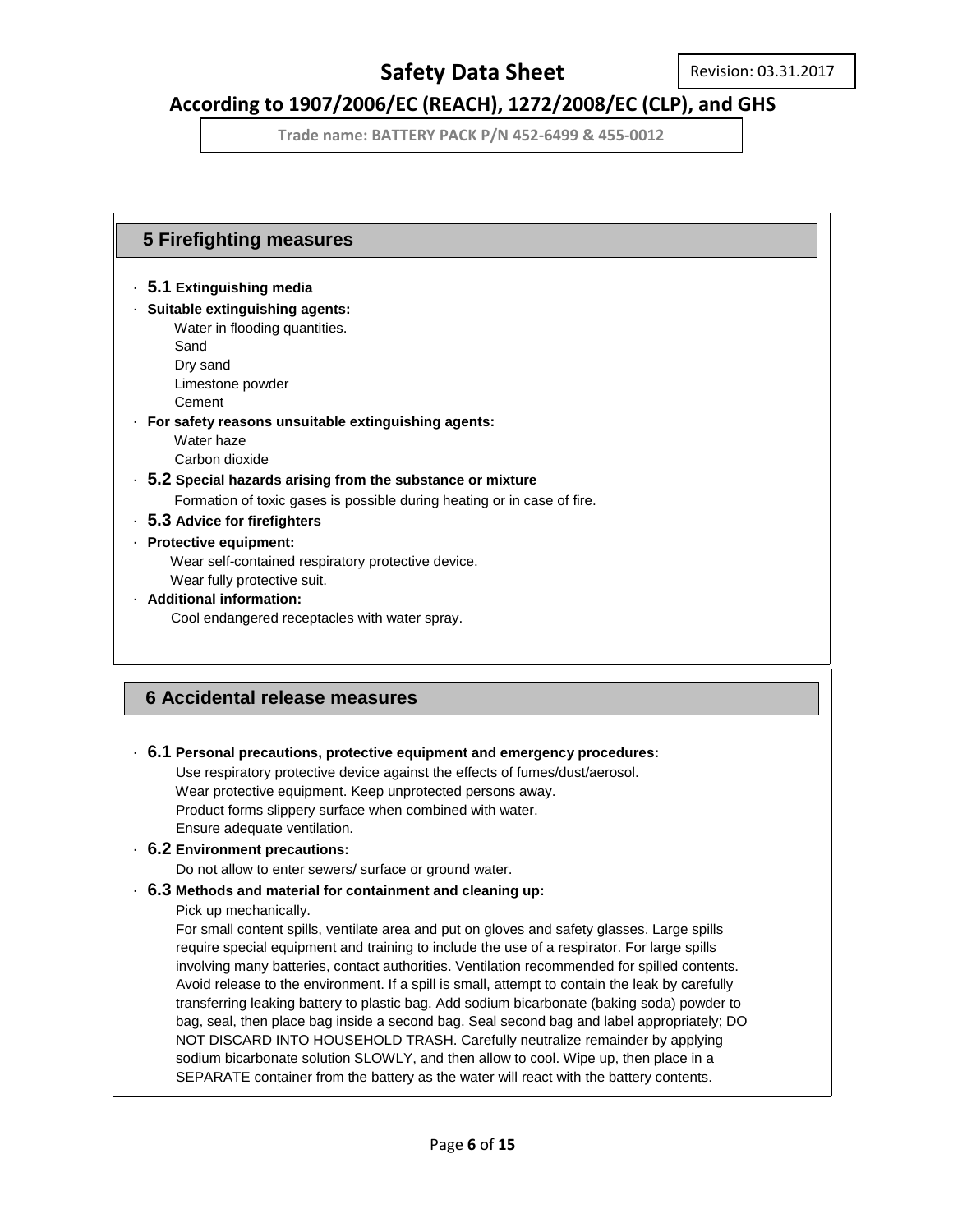## **According to 1907/2006/EC (REACH), 1272/2008/EC (CLP), and GHS**

**Trade name: BATTERY PACK P/N 452-6499 & 455-0012**

### · **6.4 Reference to other sections**

 See Section 7 for information on safe handling. See Section 8 for information on personal protection equipment. See Section 13 for disposal information.

### **7 Handling and storage**

### · **7.1 Precautions for safe handling**

 Keep away from open flames or temperatures exceeding manufacturer ratings. DO NOT ATTEMPT TO OPEN SEALED CELLS OR BATTERIES – BATTERY CONTENTS MAY PRESENT SERIOUS SAFETY AND HEALTH HAZARDS. SHORT-CIRCUITING THE TERMINALS OF A DEVICE MAY RESULT IN DAMAGE TO DEVICE AND ANY NEARBY OBJECTS OR PERSONNEL.

All ACR/ARTEX batteries and battery packs were tested and meets requirements for shipping per The UN Manual of Tests and Criteria, Part III, Subsection 38.3, UN T1-T8 Tests ST/SG/AC.10/11.

### · **Information about fire – and explosion protection:**

 Emergency cooling must be available in case of nearby fire. Keep ignition sources away - Do not smoke.

### · **7.2 Conditions for safe storage, including any incompatibilities**

· **Storage:**

### · **Requirements to be met by storerooms and receptacles:**

 Store in a dry, well-ventilated place. Do not use or store near open flame. Avoid extreme temperatures; battery may rupture and release contents. Do not store and transport with incompatible materials. Store individual batteries or cells only in approved packaging in order to avoid inadvertent short circuits, as this may result in damage to device, nearby objects, personnel, or all of the above.

### · **Information about storage in one common storage facility:**

Store away from water.

Do not store together with acids.

- Do not store together with alkalis (caustic solutions).
- · **Further information about storage conditions:** None
- · **7.3 Specific end use(s):** No further relevant information available.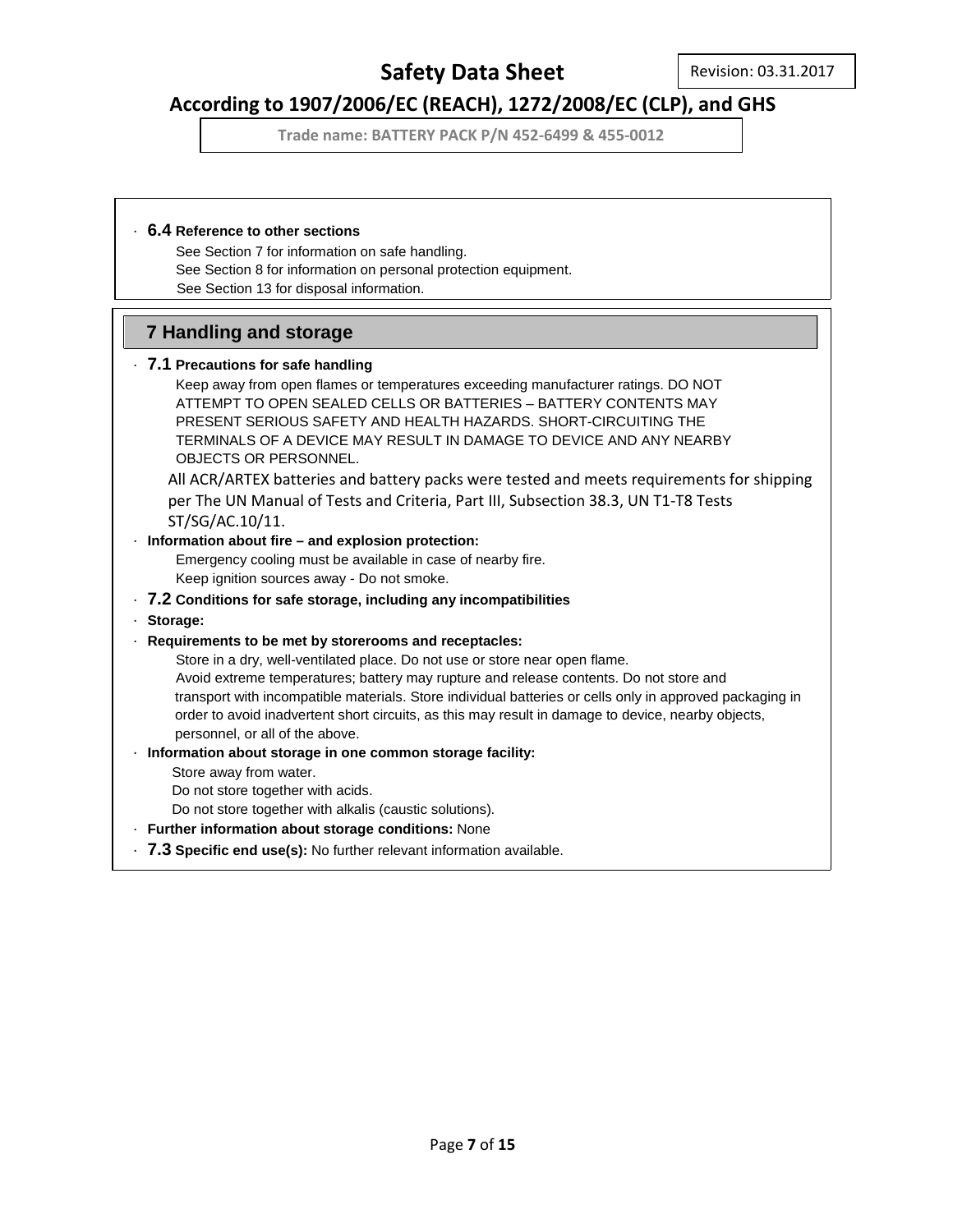# **According to 1907/2006/EC (REACH), 1272/2008/EC (CLP), and GHS**

|                                                    | 8 Exposure controls/personal protection                                                                                                                                                                   |  |  |  |  |
|----------------------------------------------------|-----------------------------------------------------------------------------------------------------------------------------------------------------------------------------------------------------------|--|--|--|--|
|                                                    |                                                                                                                                                                                                           |  |  |  |  |
| 8.1 Control parameters                             | Additional information about design of technical facilities: No further data; see item 7                                                                                                                  |  |  |  |  |
|                                                    | Ingredients with limit values that require monitoring at the workplace:                                                                                                                                   |  |  |  |  |
| 1313-13-9 manganese dioxide                        |                                                                                                                                                                                                           |  |  |  |  |
| PEL (USA)<br>REL (USA)<br>TLV (USA)<br>EL (Canada) | Short-term value: C 5 mg/m <sup>3</sup> as Mn<br>Short-term value: 3 mg/m <sup>3</sup><br>Long-term value: 1 mg/m <sup>3</sup> as Mn<br>$0,2$ mg/m <sup>3</sup> as Mn<br>$0,2$ mg/m <sup>3</sup> as Mn; R |  |  |  |  |
| 109-99-9 tetrahydrofuran                           |                                                                                                                                                                                                           |  |  |  |  |
| <b>IOELV (EU)</b>                                  | Short-term value: 300 mg/m <sup>3</sup> , 100 ppm<br>Long-term value: 150 mg/m <sup>3</sup> , 50 ppm<br>Skin                                                                                              |  |  |  |  |
| PEL (USA)                                          | 590 mg/m <sup>3</sup> , 200 ppm                                                                                                                                                                           |  |  |  |  |
| REL (USA)                                          | Short-term value: 735 mg/m <sup>3</sup> , 250 ppm<br>Long-term value: 590 mg/m <sup>3</sup> , 200 ppm                                                                                                     |  |  |  |  |
| TLV (USA)                                          | Short-term value: 295 mg/m <sup>3</sup> , 100 ppm<br>Long-term value: 147 mg/m <sup>3</sup> , 50 ppm<br>Skin                                                                                              |  |  |  |  |
| EL (Canada)                                        | Short-term value: 100 ppm<br>Long-term value: 50 ppm<br>Skin                                                                                                                                              |  |  |  |  |
| EV (Canada)                                        | Short-term value: 100 ppm<br>Long-term value: 50 ppm<br>Skin                                                                                                                                              |  |  |  |  |
| 110-71-4 1,2-dimethoxyethane                       |                                                                                                                                                                                                           |  |  |  |  |
| EV (Canada)                                        | 18 mg/m <sup>3</sup> , 5 ppm<br>Skin                                                                                                                                                                      |  |  |  |  |
| 1333-86-4 Carbon black                             |                                                                                                                                                                                                           |  |  |  |  |
| PEL (USA)                                          | $3,5$ mg/m <sup>3</sup>                                                                                                                                                                                   |  |  |  |  |
| REL (USA)                                          | $3,5*$ mg/m <sup>3</sup><br>*0,1 in presence of PAHs, as PAHs; 10-hr TWA                                                                                                                                  |  |  |  |  |
| TLV (USA)                                          | $3*$ mg/m <sup>3</sup><br>*inhalable fraction                                                                                                                                                             |  |  |  |  |
| EL (Canada)                                        | $3$ mg/m <sup>3</sup><br>IARC <sub>2B</sub>                                                                                                                                                               |  |  |  |  |
| EV (Canada)                                        | $3,5$ mg/m <sup>3</sup>                                                                                                                                                                                   |  |  |  |  |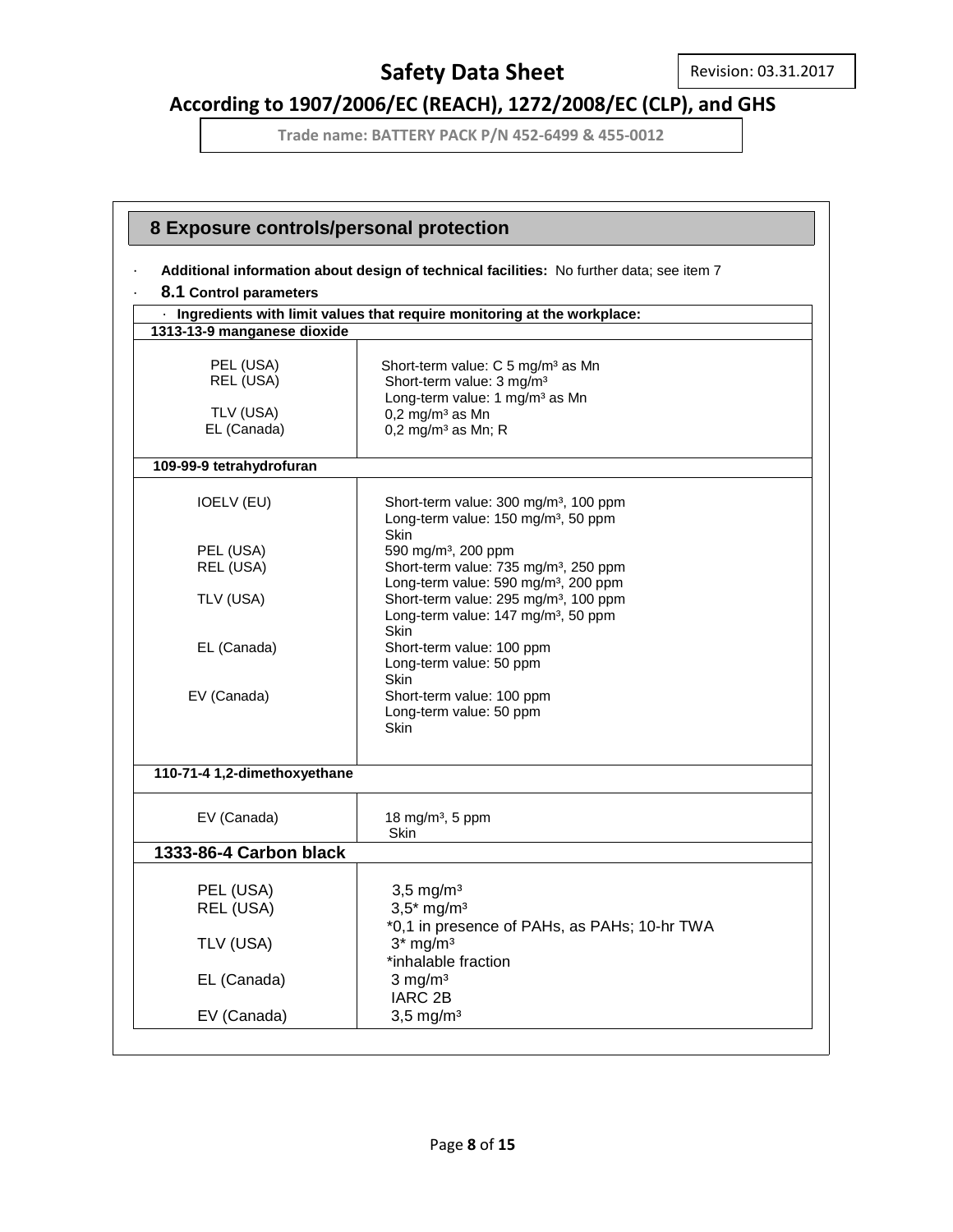# **According to 1907/2006/EC (REACH), 1272/2008/EC (CLP), and GHS**

**Trade name: BATTERY PACK P/N 452-6499 & 455-0012**

**DNELs:** No further relevant information available. · **PNECs:** No further relevant information available. · **Additional information:** The lists valid during the making were used as basis. · **8.2 Exposure controls** · **Personal protective equipment:** · **General protective and hygienic measures:** Keep away from foodstuffs, beverages and feed. Immediately remove all soiled and contaminated clothing Wash hands before breaks and at the end of work. Avoid contact with the eyes and skin. · **Respiratory protection:** Not required under normal conditions of use. For spills, respiratory protection may be advisable. · **Protection of hands:** Strong material gloves · **Material of gloves:** Strong material gloves · **For the permanent contact gloves made of the following materials are suitable:** Strong material gloves · **Eye protection:** Safety glasses · **Body protection:** Not required under normal conditions of use. · **Limitation and supervision of exposure into the environment:** No further relevant information available. · **Risk management measures:** See Section 7 for additional information. No further relevant information available.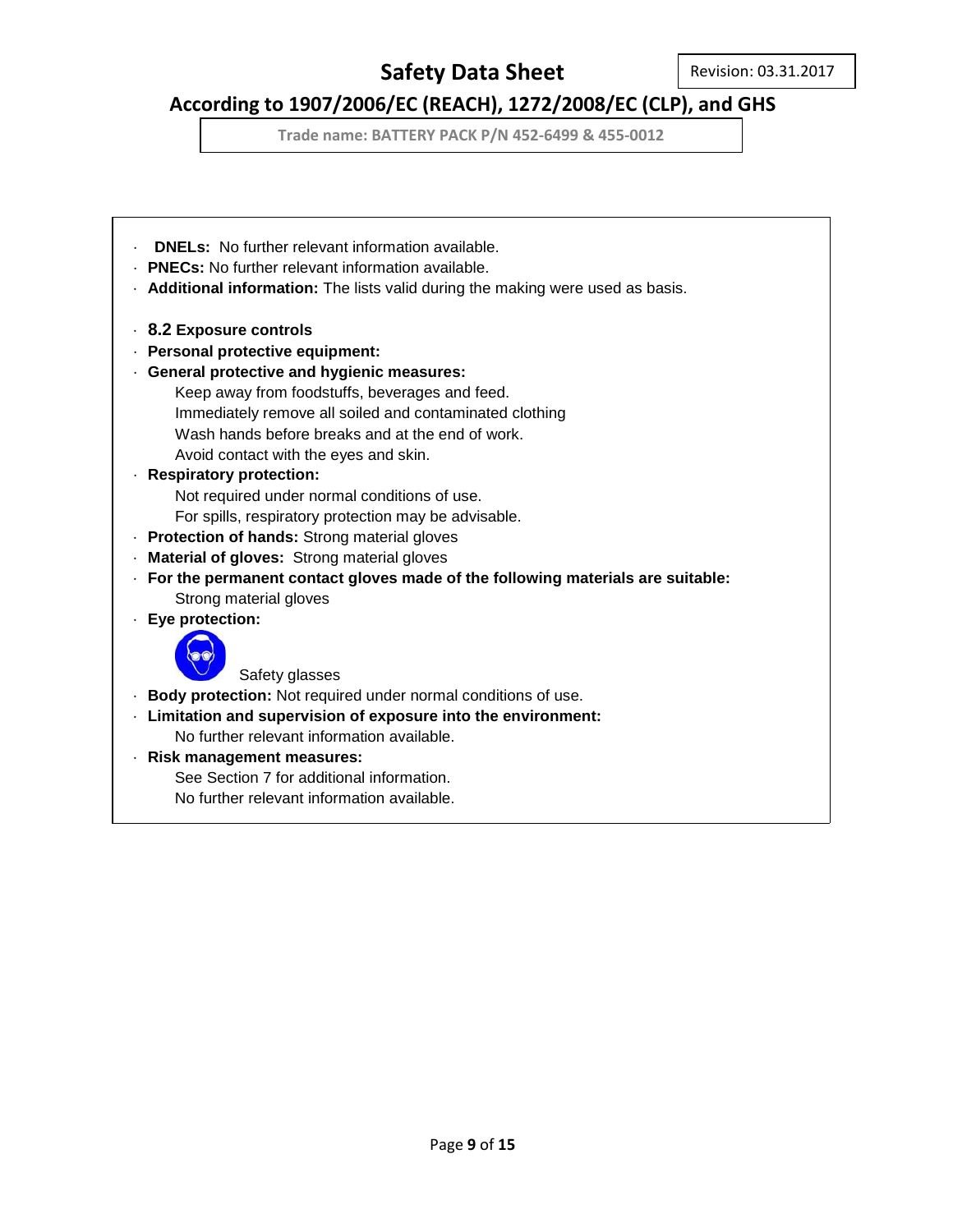# **According to 1907/2006/EC (REACH), 1272/2008/EC (CLP), and GHS**

| 9.1 Information on basic physical and chemical properties         |                                                                                        |
|-------------------------------------------------------------------|----------------------------------------------------------------------------------------|
| <b>General Information</b>                                        |                                                                                        |
| Appearance:                                                       |                                                                                        |
| Form:                                                             | Impermeable container containing liquid and solid                                      |
| Colour<br>٠                                                       | contents plus inert carrier materials.<br>According to product specification Dark grey |
| Odour:                                                            | Normally odourless. Leaking devices may emit acrid                                     |
|                                                                   | or ethereal odours.                                                                    |
| Odour threshold:                                                  | Not determined.                                                                        |
| pH-value:                                                         | Not applicable                                                                         |
| <b>Change in condition</b><br><b>Melting point/Melting range:</b> | Undetermined                                                                           |
| <b>Boiling point/Boiling range:</b>                               | Undetermined                                                                           |
| Flash point:                                                      | Not applicable                                                                         |
| Flammability (solid, gaseous):                                    | Statement refers to device contents only.                                              |
|                                                                   | Contact with water liberates extremely flammable                                       |
|                                                                   | gases.                                                                                 |
| Ignition temperature:                                             | Not determined                                                                         |
| Decomposition temperature:<br>٠                                   | Not determined                                                                         |
| Self-igniting:<br>$\blacksquare$                                  | Product is not self-ignitng                                                            |
| Danger of explosion:                                              | Product does not represent an explosion hazard                                         |
|                                                                   | during normal use. Leaking contents may react                                          |
|                                                                   | with water to produce explosive or flammable gas.                                      |
| · Explosion limits:                                               |                                                                                        |
| Lower:                                                            | Not determined                                                                         |
| Upper:                                                            | Not determined                                                                         |
| · Vapour pressure:                                                | Not applicable                                                                         |
| <b>Density</b>                                                    | Not determined                                                                         |
| <b>Relative density</b>                                           | Not determined                                                                         |
| <b>Vapour density</b>                                             | Not determined                                                                         |
| <b>Evaporation rate</b>                                           | Not determined                                                                         |
| Solubility in / Miscibility with water:                           | Insoluble                                                                              |
| Partition coefficient (n-octanol/water):                          | Not determined                                                                         |
| <b>Viscosity:</b>                                                 |                                                                                        |
| Dynamic:                                                          | Not applicable                                                                         |
| Kinematic:                                                        | Not applicable                                                                         |
| <b>Solvent content:</b>                                           |                                                                                        |
| <b>Organic solvents:</b>                                          | Not determined                                                                         |
| <b>Solids Content:</b>                                            | Not determined                                                                         |
| 9.2 Other information:                                            | No further relevant information available                                              |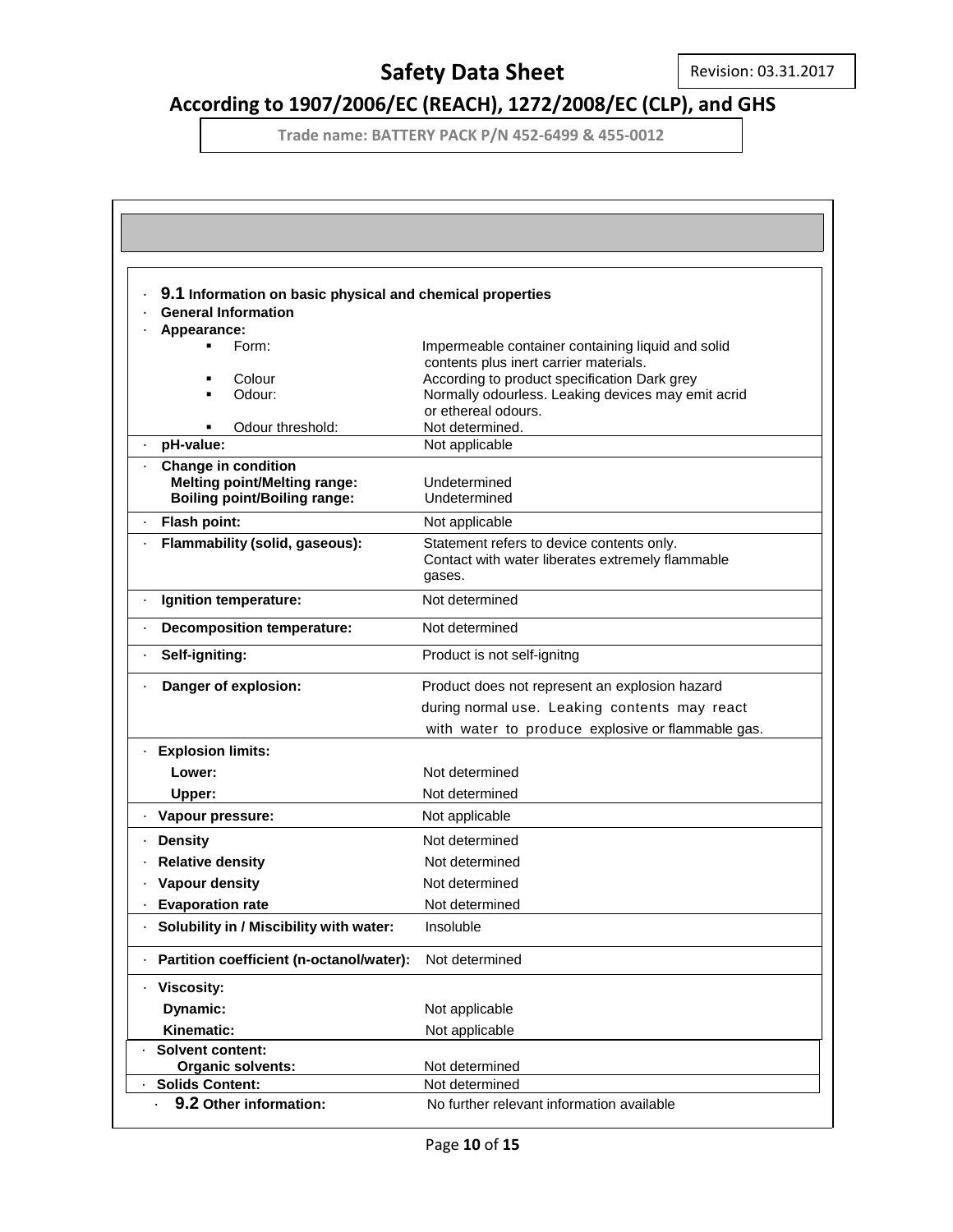## **According to 1907/2006/EC (REACH), 1272/2008/EC (CLP), and GHS**

**Trade name: BATTERY PACK P/N 452-6499 & 455-0012**

### **10 Stability and reactivity**

- · **10.1 Reactivity**
- · **10.2 Chemical stability**
- · **Thermal decomposition / conditions to be avoided:**

No decomposition if used and stored according to specifications. To avoid thermal decomposition do not overheat.

· **10.3 Possibility of hazardous reactions:**

Hazardous reactions generally occur with contents of leaking batteries only. Contact with water releases flammable gases.

Violent reaction with air and oxidizing agents. Immediate ignition on contact with air.

Strong exothermic reaction with acids.

May produce violent reactions with bases and numerous organic substances including alcohols and amines.

### · **10.4 Conditions to avoid:**

Store away from oxidizing agents.

### · **10.5 Incompatible materials:**

Contact with acids liberates toxic gases.

· **10.6 Hazardous decomposition products:**

Toxic metal compounds Poisonous gases/vapours Carbon monoxide and carbon dioxide Hydrogen chloride (HCl) Hydrogen

### **11 Toxicological information**

- · **11.1 Information on toxicological effects**
- · **Acute toxicity:**
- · **Primary irritant effect:**
- · **On the skin:** Caustic effect on skin and mucous membranes
- · **On the eye:** Strong caustic effect
- · **Sensitization:** No sensitizing effects known.
- · **Additional toxicological information:** Information references exposures to battery contents, and not exposures to whole units. Exposures to whole units are unlikely to product health hazards. When used and handled according to specifications, the product does not have any harmful effects to our experience and the information provided to us. Corrosive, Irritant, Harmful.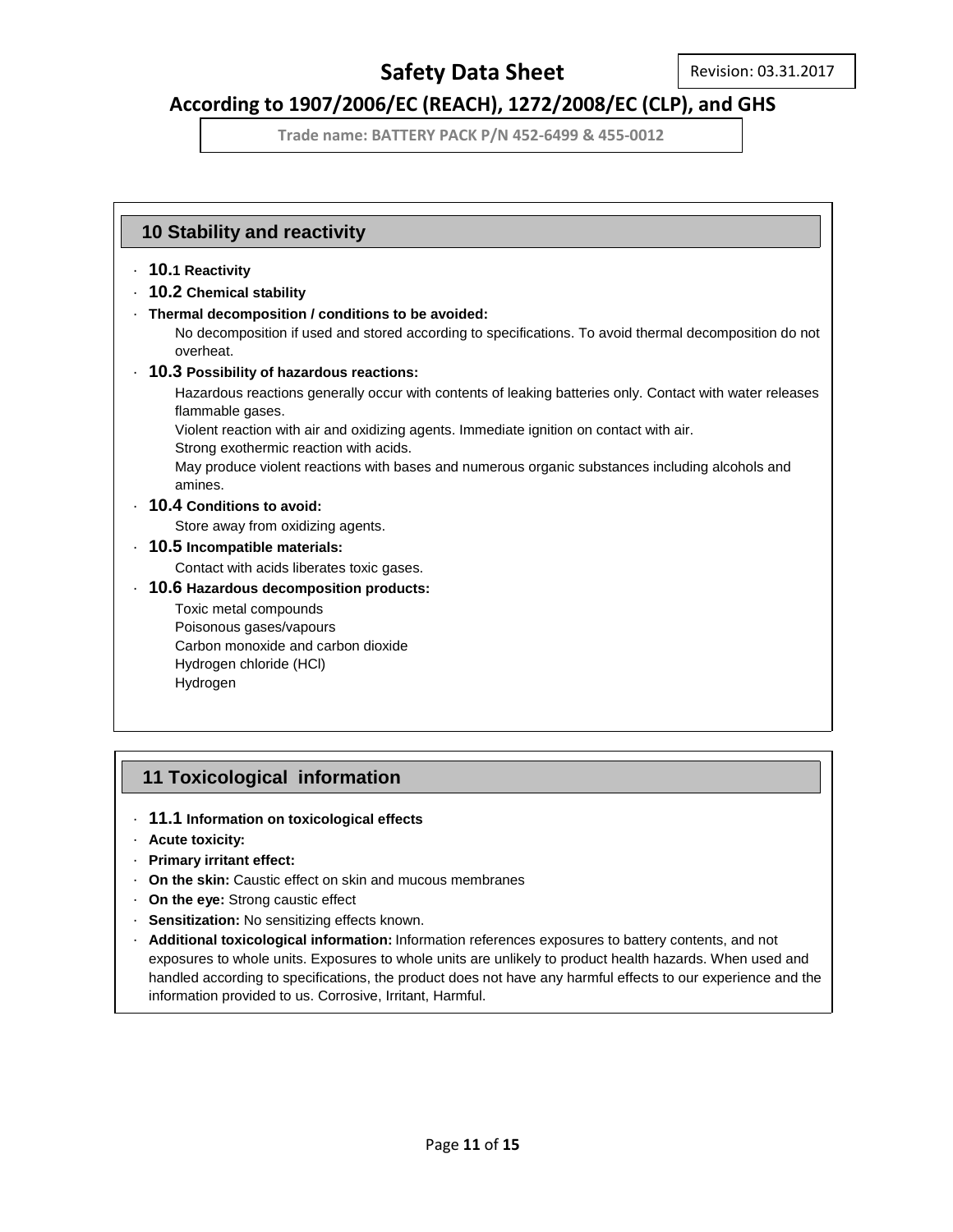## **According to 1907/2006/EC (REACH), 1272/2008/EC (CLP), and GHS**

**Trade name: BATTERY PACK P/N 452-6499 & 455-0012**

### **12 Ecological information**

### · **12.1 Toxicity**

### · **Aquatic toxicity:**

The product contains materials that are harmful to the environment.

### · **12.2 Persistence and degradability**

 The product is partly biodegradale. Significant residuals remain. A part of the components are biodegradable

· **12.3 Bioaccumulative potential:**

Does not accumulate in organisms

### · **12.4 Mobility in soil:**

No further relevant information available.

· **Additional ecological information:**

### · **General notes:**

The product contains materials that are harmful to the environment.

 This statement was deduced from products with a similar structure or composition. Avoid transfer into the environment.

 Water hazard class 2 (German Regulation) (Self-assessment): hazardous for water Do not allow product to reach ground water, water course or sewage system.

- · **12.5 Results of PBT and vPvB assessment**
- · **PBT:** Not applicable.
- · **vPvB:** Not applicable.
- · **12.6 Other adverse effects:**

No further relevant information available.

### **13 Disposal considerations**

### · **13.1 Waste treatment methods**

· **Recommendation**

 Must not be disposed together with household garbage. Do not allow product to reach sewage system. Contact waste processors for recycling information.

### · **Uncleaned packaging:**

### · **Recommendation:**

Disposal must be made according to official regulations.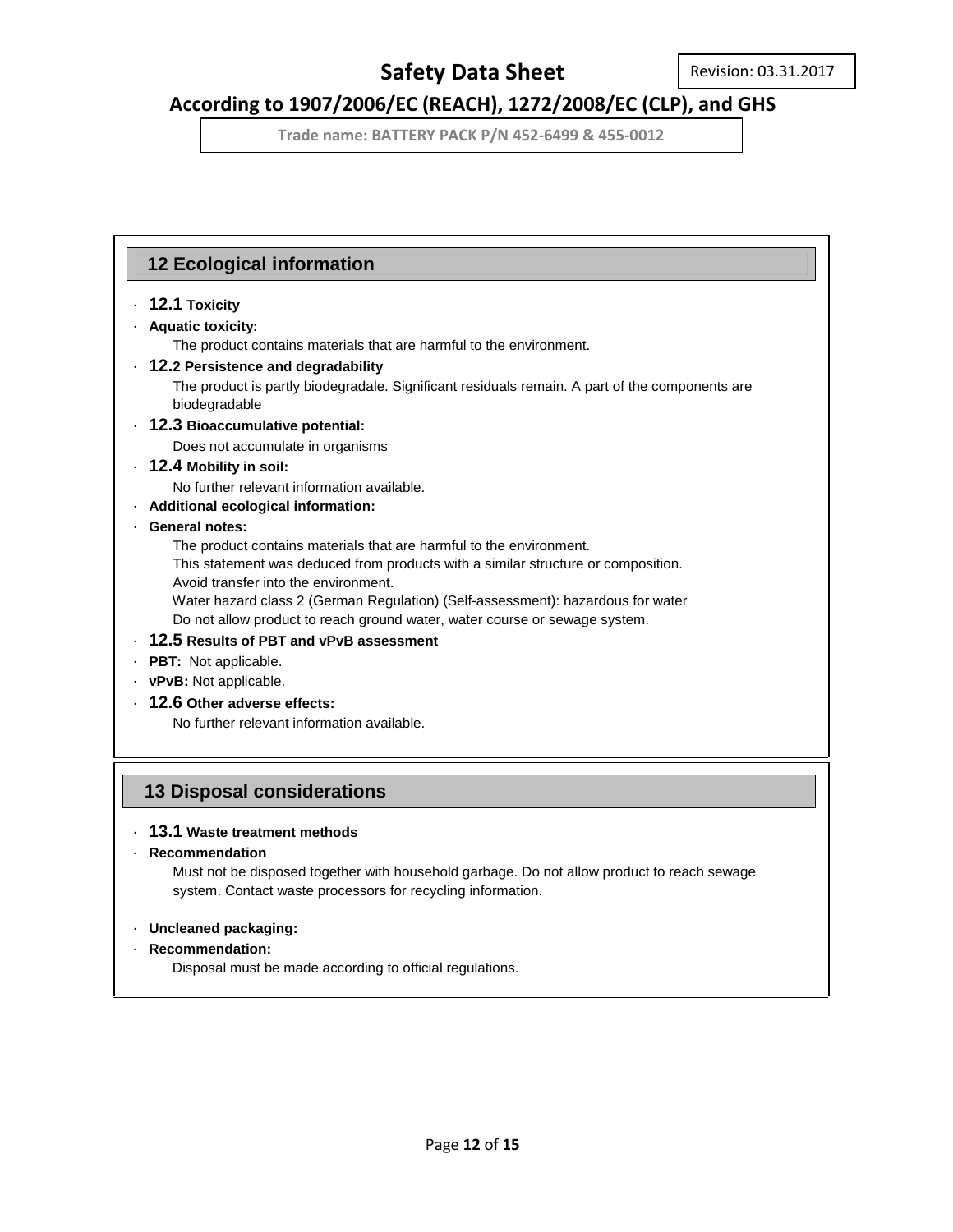## **According to 1907/2006/EC (REACH), 1272/2008/EC (CLP), and GHS**

| 14.1 UN-Number                                         |                                        |                                                            |  |  |
|--------------------------------------------------------|----------------------------------------|------------------------------------------------------------|--|--|
| DOT, ADR, IMDG, IATA                                   | <b>UN3090</b>                          |                                                            |  |  |
| 14.2 UN proper shipping name                           |                                        |                                                            |  |  |
| DOT, IMDG, IATA                                        |                                        | LITHIUM METAL BATTERIES.                                   |  |  |
| <b>ADR</b>                                             |                                        | 3090 LITHIUM METAL BATTERIES.                              |  |  |
| 14.3 Transport hazard class(es)                        |                                        |                                                            |  |  |
| DOT, IMDG, IATA                                        |                                        |                                                            |  |  |
|                                                        |                                        |                                                            |  |  |
|                                                        |                                        |                                                            |  |  |
| Class:                                                 |                                        | 9 Miscellaneous dangerous substances and articles.         |  |  |
| Label:                                                 | 9                                      |                                                            |  |  |
| <b>ADR</b>                                             |                                        |                                                            |  |  |
|                                                        |                                        |                                                            |  |  |
|                                                        |                                        |                                                            |  |  |
| Class:                                                 |                                        |                                                            |  |  |
|                                                        |                                        | 9 (M4) Miscellaneous dangerous substances and<br>articles. |  |  |
| Label:                                                 | 9                                      |                                                            |  |  |
| 14.4 Packing group                                     |                                        |                                                            |  |  |
| DOT, ADR, IMDG, IATA                                   | Ш                                      |                                                            |  |  |
|                                                        |                                        |                                                            |  |  |
| 14.5 Environmental hazards:                            |                                        |                                                            |  |  |
| <b>Marine pollutant:</b>                               | No                                     |                                                            |  |  |
| 4.6 Special precautions for user:                      |                                        | Warning: Miscellaneous dangerous substance                 |  |  |
|                                                        | and articles.                          |                                                            |  |  |
| Danger code (Kemler):                                  | 90                                     |                                                            |  |  |
| <b>EMS Number:</b><br>14.7 Transport in bulk according |                                        | $F-A, S-I$                                                 |  |  |
| to Annex II of MARPOL73/78 and                         |                                        |                                                            |  |  |
| the IBC CODE:                                          |                                        | Not applicable.                                            |  |  |
| <b>Transport/Additional information:</b>               |                                        |                                                            |  |  |
| <b>ADR</b>                                             |                                        |                                                            |  |  |
| Limited quantities (LQ)                                |                                        | 0                                                          |  |  |
| <b>UN "Model Regulation":</b>                          | UN3090, LITHIUM METAL BATTERIES, 9, II |                                                            |  |  |
|                                                        | <b>PI968 IA</b>                        |                                                            |  |  |
|                                                        |                                        |                                                            |  |  |
|                                                        |                                        |                                                            |  |  |
| <b>Li/Battery</b>                                      | <b>Total Wh</b>                        | <b>Battery weight</b>                                      |  |  |
| 4.8 <sub>g</sub>                                       | 66.6Wh                                 | 13.90oz                                                    |  |  |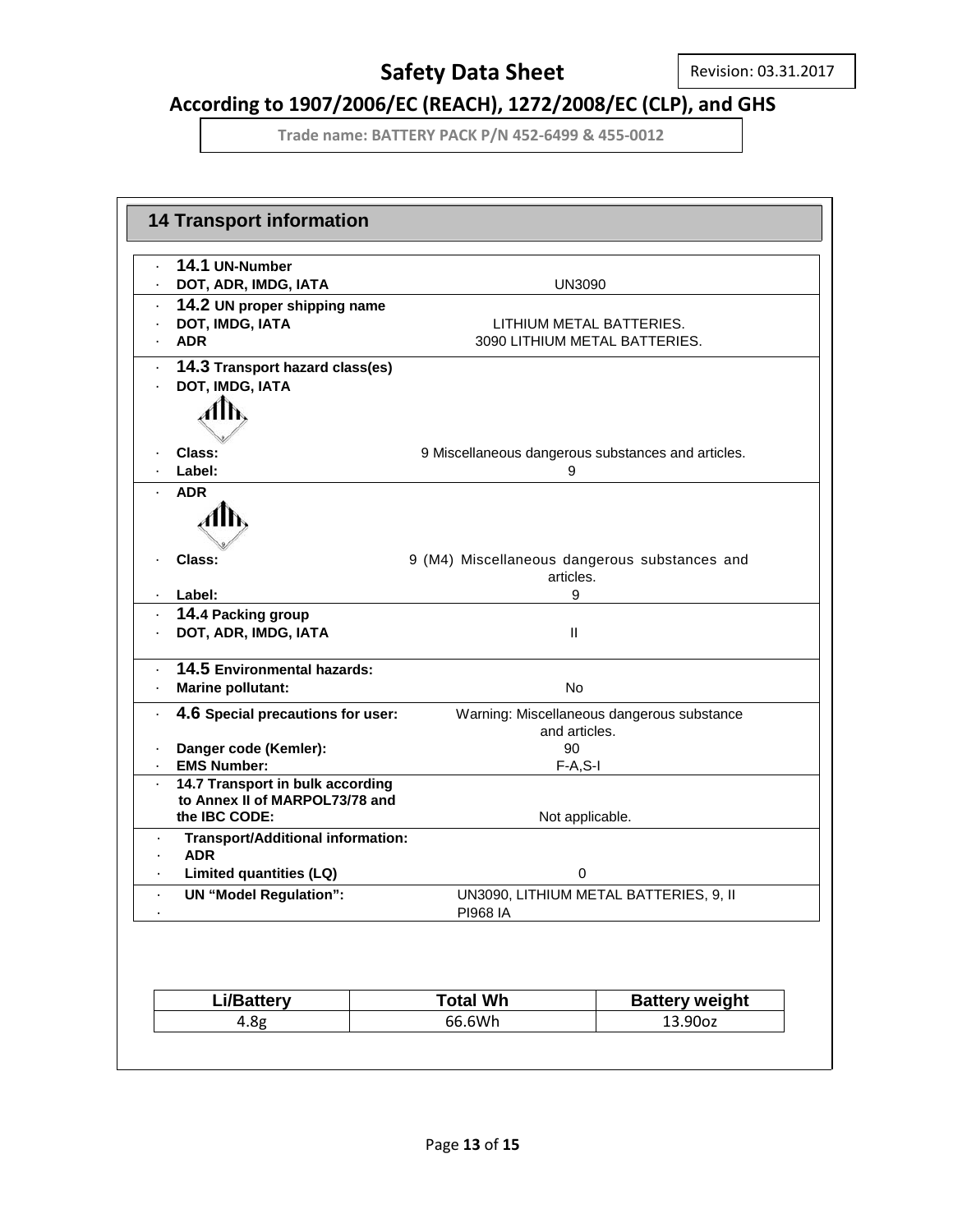## **According to 1907/2006/EC (REACH), 1272/2008/EC (CLP), and GHS**

**Trade name: BATTERY PACK P/N 452-6499 & 455-0012**

|                                         | 15.1 Safety, health and environmental regulations/legislation specific for the substance or mixture |           |
|-----------------------------------------|-----------------------------------------------------------------------------------------------------|-----------|
| <b>United States (USA)</b>              |                                                                                                     |           |
| <b>SARA</b>                             |                                                                                                     |           |
|                                         | · Section 355 (Extremely hazardous substances):                                                     |           |
|                                         | None of the ingredients is listed.                                                                  |           |
|                                         | · Section 313 (Specific toxic chemical listings):                                                   |           |
|                                         | None of the ingredients are listed.                                                                 |           |
|                                         |                                                                                                     |           |
|                                         | <b>TSCA (Toxic Substances Control Act):</b>                                                         |           |
| All ingredients are listed.             |                                                                                                     |           |
| <b>Proposition 65 (California):</b>     |                                                                                                     |           |
| <b>Chemicals known to cause cancer:</b> |                                                                                                     |           |
|                                         | References to chemical components listed below are based on unbound respirable particles            |           |
|                                         | and are not generally applicable to product as supplied.                                            |           |
| 1333-86-4                               | Carbon black                                                                                        |           |
|                                         | . Chemicals known to cause reproductive toxicity for females:                                       |           |
|                                         | None of the ingredients is listed                                                                   |           |
|                                         | . Chemicals known to cause reproductive toxicity for males:                                         |           |
|                                         | None of the ingredients is listed.                                                                  |           |
|                                         | Chemicals known to cause developmental toxicity:                                                    |           |
|                                         | None of the ingredients is listed.                                                                  |           |
| <b>Carcinogenic Categories</b>          |                                                                                                     |           |
|                                         | <b>EPA (Environmental Protection Agency)</b>                                                        |           |
| 1313-13-9                               | Manganese dioxide                                                                                   | D         |
| 7791-03-9                               | Lithium perchlorate                                                                                 | <b>NL</b> |
|                                         | · IARC (International Agency for Research on Cancer)                                                |           |
| 109-99-9                                | Tetrahydrofuran                                                                                     | A3        |
| 1333-86-4                               | Carbon black                                                                                        | A4        |
|                                         | · TLV (Threshold Limit Value established by ACGIH)                                                  |           |
|                                         | None of the ingredients is listed.                                                                  |           |
|                                         | NIOSH-Ca (National Institute for Occupational Safety and Health)                                    |           |
| 1333-86-4                               | Carbon black                                                                                        |           |
|                                         | <b>OSHA-Ca (Occupational Safety &amp; Health Administration)</b>                                    |           |
|                                         | None of the ingredients is listed                                                                   |           |
| Canada                                  |                                                                                                     |           |
|                                         | <b>Canadian Domestic Substances Lisa (DSL)</b>                                                      |           |
| All ingredients are listed.             |                                                                                                     |           |
|                                         | Canadian Ingredient Disclosure list (limit 0.1%)                                                    |           |
|                                         | None of the ingredients is listed.                                                                  |           |
|                                         | Canadian Ingredient Disclosure list (limit 1%)                                                      |           |
| 108-32-7                                | Propylene carbonate                                                                                 |           |
|                                         | Tetrahydrofuran                                                                                     |           |
| 109-99-9                                |                                                                                                     |           |

· **15.2 Chemical safety assessment:** A chemical Safety Assessment has not been carried out.